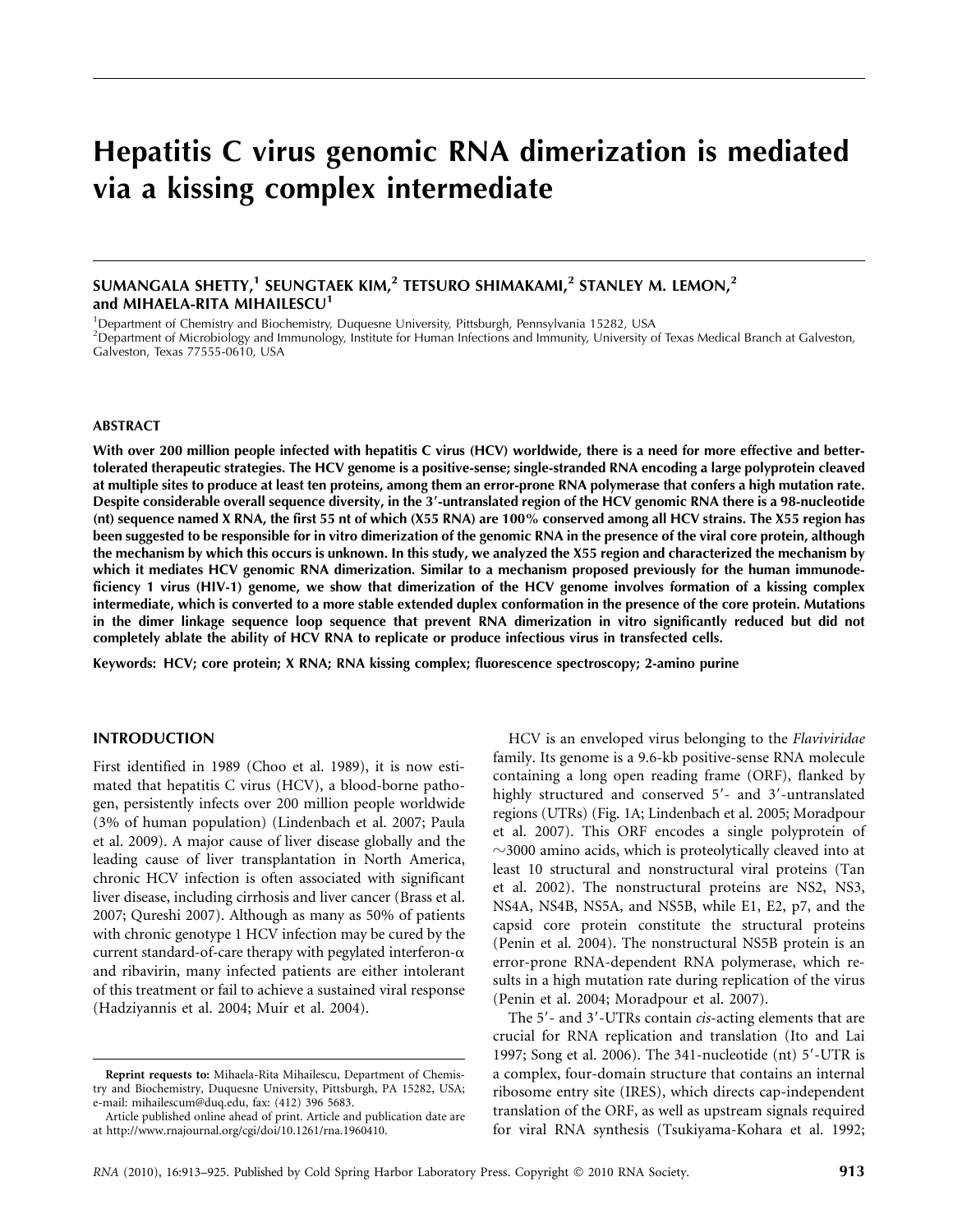

**FIGURE 1.** (A). Schematic representation of HCV genome.  $(B)$  Alternate predicted conformations of X RNA obtained by Mfold. The DLS region is highlighted in red. The mutations introduced in the X98\_G30\_31AP are shown in blue and red, respectively.

Wang et al. 1993). The  $225$ -nt  $3'$ -UTR has a tri-domain organization, with a nonconserved 40-nt variable region, a poly (U/UC) stretch of  $20-200$  nt, and a 3'-terminal, conserved 98-nt sequence named X-RNA (Fig. 1A; Kolykhalov et al. 1996; Blight and Rice 1997).

The 3' X RNA region is essential for RNA replication and may also facilitate viral protein translation directed by the viral IRES (Song et al. 2006; You and Rice 2008). As shown in Figure 1B, there are two alternate conformations predicted for the 3'-UTR sequence when analyzed by the MFold program (Ivanyi-Nagy et al. 2006). Both predicted conformations include the formation of the extreme 3' terminal SL1 stem–loop; however, they differ with regard to the folding of a 55-nt-long upstream segment, which we name the X55 RNA region in this study. Two stem–loops (SL2 and SL3) are present within the X55 region in one predicted conformation ("SL2" and "SL3") (Fig. 1B, left), whereas an extended single stem–loop containing internal bulges is present in the second (Fig. 1B, right). While chemical probing data and mutational analysis both support the existence of the 3'SL1 stem-loop at the extreme 3'-end (Blight and Rice 1997; Yi and Lemon 2003a; Dutkiewicz and Ciesiolka 2005), the structure adopted by the X55 RNA region (which is 100% conserved in its sequence among different HCV strains) remains controversial. No homologous sequences have been found in related viruses, in phylogenetically distinct viruses, or in cellular mRNAs (Dutkiewicz and Ciesiolka 2005). While the reasons underlying the extraordinarily high level of sequence conservation within the unique X55 region is unknown, it is likely due, at least in part, to the need to maintain higher ordered RNA structures required for essential processes in the viral life cycle.

Previous studies suggest that the X55 region is involved in long-range kissing interactions with a conserved stem– loop located in the NS5B coding region, which resides at the 3' end of the ORF (named 5BSL3.2) (Friebe et al. 2005; Diviney et al. 2008; You and Rice 2008). The biological significance of these interactions has been proven in the context of subgenomic HCV RNA replicons, as well as in a recently developed system allowing for production of infectious HCV in cell cultures (You and Rice 2008); mutations in either of the involved stem–loops (5BSL3.2 or X RNA SL2) that altered the complementarity of the sequences involved in the proposed kissing loop interactions led to a complete block of RNA replication, while complementary mutations restored this function.

Interestingly, the same X55 region contains a 16-nt palindromic sequence, which has been suggested to be responsible for homodimerization of the HCV RNA in vitro in the presence of the HCV core protein (Fig. 1B, highlighted in red; Ivanyi-Nagy et al. 2006). This 16-nt palindromic HCV sequence was named the dimer linkage sequence (DLS), in analogy to a sequence with similar function in human immunodeficiency virus type 1 (HIV-1) (Ivanyi-Nagy et al. 2006). The mechanism by which homodimers of the HCV genome might form is unknown. Moreover, the biological significance of the homodimerization of the genome and its relevance to the HCV life cycle have yet to be established. The finding that the HCV genome dimerizes in vitro is surprising. Dimerization of genomic RNA is common to the Retroviridae, where it allows two copies of the genome to be encapsidated in the virion (Kung et al. 1976; Bender et al. 1978; Maisel et al. 1978; Murti et al. 1981). However, this is not known to occur in the Flaviviridae family, and the HCV virion is believed to contain a single copy of the genomic RNA. Thus, dimerization of the HCV genome, if it occurs within infected cells (as it does in vitro in the presence of the core protein), is likely to play a different role in the viral life cycle.

Here, we have studied the mechanism by which the highly conserved HCV X55 region mediates the dimerization of the HCV genome. We show that this process involves the formation of a homodimeric kissing complex intermediate involving the HCV DLS region, and that this is converted to a more stable extended duplex by the viral core protein. Since the involvement of the DLS region in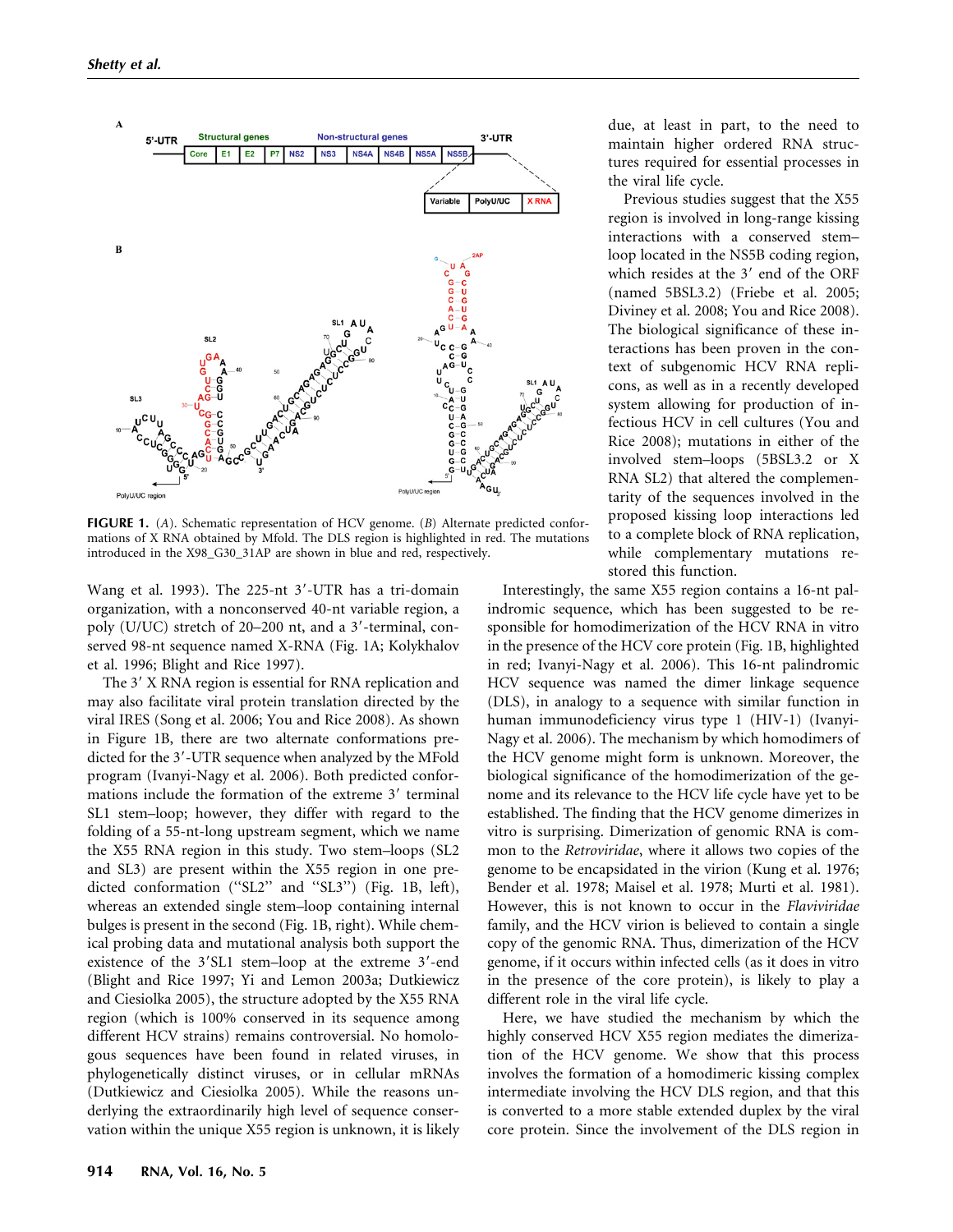this process would preclude its ability to engage in the long-range kissing interaction with the NS5B-coding region that is known to be essential for RNA replication, we propose that the DLS region might have dual, mutually exclusive functions in defining alternative conformations of the 3'X RNA. These alternate conformations may constitute a molecular switch that directs plusstrand genomic RNA from RNA synthesis to packaging, and eventually to cellular export.



FIGURE 2. Model for the kissing complex formed by the X55 RNA  $(top)$  and its proposed conversion into the more thermodynamically stable duplex conformation (bottom) in the presence of the core 2BD peptide. The two X55 RNA molecules are identical, but they are illustrated in different colors for clarity purposes.

#### RESULTS AND DISCUSSION

## HCV RNA dimerization occurs via a kissing complex intermediate

The HCV X RNA region has been shown to be involved in the in vitro homodimerization of HCV genomic RNA in the presence of the viral core protein (Ivanyi-Nagy et al. 2006). This is an interesting result considering that a role for genomic RNA dimerization has thus far been described only in the life cycle of retroviruses (Kung et al. 1976; Bender et al. 1978; Maisel et al. 1978; Murti et al. 1981). The sequence responsible for HCV RNA dimerization is a 16-nt palindrome within X RNA (Fig. 1B, highlighted in red), named DLS in analogy with the DLS sequence of HIV-1, which is a 23-nt palindrome that has been shown to have a major role in the selection of the copackaged RNA partner in the HIV-1 virion in vivo (Moore et al. 2007). In HIV-1, genomic RNA dimerization initially involves the formation of a kissing complex intermediate via the Watson– Crick pairing of the DLS, which is converted to an extended duplex in the presence of the HIV-1 nucleocapsid (NC) NCp7 protein (Rist and Marino 2002; Mihailescu and Marino 2004). A similar mechanism of RNA genomic dimerization has been demonstrated for the murine leukemia virus, and this has been proposed to be a general feature of other members of the Retroviridae, including viruses such as avian leucosis sarcoma virus and Mason-Pfizer monkey virus (Aagaard et al. 2004).

Given the previous report of HCV RNA dimerization (Ivanyi-Nagy et al. 2006), we asked whether a mechanism of dimerization similar to that taking place in Retroviridae might also occur in the case of HCV, a member of the Flaviviridae family. Specifically, we considered the possibility that HCV dimerization might involve the initial formation of a kissing complex intermediate engaging its DLS region, in the absence of the core protein (Fig. 2, top), which in the presence of the core protein is converted to a more stable, extended duplex conformation (Fig. 2, bottom). Since the structure adopted by the first 55 nt of the X RNA segment of HCV (which includes the 16-nt DLS

sequence) is uncertain, we designed a series of experiments to test this hypothesis using the entire 55-nt segment, which will be referred to here as X55 RNA.

#### Native gel electrophoresis studies

The formation of RNA kissing complexes requires  $Mg^{2+}$ ions (Marquet et al. 1991; Ohuchi and Nakamura 2007). Thus, the first step in testing the above hypothesis was to investigate the conformational status of X55 RNA, whether it exists as a monomer or dimer in the absence of  $Mg^{2+}$ ions, and subsequently to determine if X55 RNA dimerizes in the absence of the core protein and in a  $MgCl<sub>2</sub>$ dependent manner. In the absence of  $Mg^{2+}$  ions, X55 RNA is monomeric, as evidenced by its migration pattern on a native TBE gel (Fig. 3A, left panel). However, as shown in Figure 3A, at MgCl<sub>2</sub> concentrations in the range of  $1-10$ mM, there are two bands present on a native TBM gel of X55 RNA, with the monomer band that is most intense in the presence of 1 mM  $MgCl<sub>2</sub>$  (Fig. 3A, right panel, lane 1) decreasing in intensity with a concomitant increase in intensity of the dimer band at 5 mM  $MgCl<sub>2</sub>$  (Fig. 3A, right panel, lane 2) and 10 mM  $MgCl<sub>2</sub>$  (Fig. 3A, right panel, lane 3). While this result indicates that the X55 dimer concentration increases with increasing  $MgCl<sub>2</sub>$  concentrations, it does not prove unambiguously the existence of an X55 kissing complex dimer, as both the kissing complex and the duplex conformations are dimeric (Fig. 2) and should migrate similarly on a native TBM gel. However, since the kissing complex conformation depends on the presence of  $Mg^{2+}$ ions, it should dissociate into monomers while migrating through a TBE gel in which these ions are chelated by EDTA (Mujeeb et al. 2007). In contrast, once formed, the duplex conformation will not be affected, as this conformation is not dependent on the presence of  $Mg^{2+}$  ions. Thus, to distinguish between these two potential X55 RNA dimeric conformations (kissing complex versus duplex), we ran two parallel gels, one in TBM that contained 10 mM  $MgCl<sub>2</sub>$  and one in TBE in which the  $Mg<sup>2+</sup>$  ions are chelated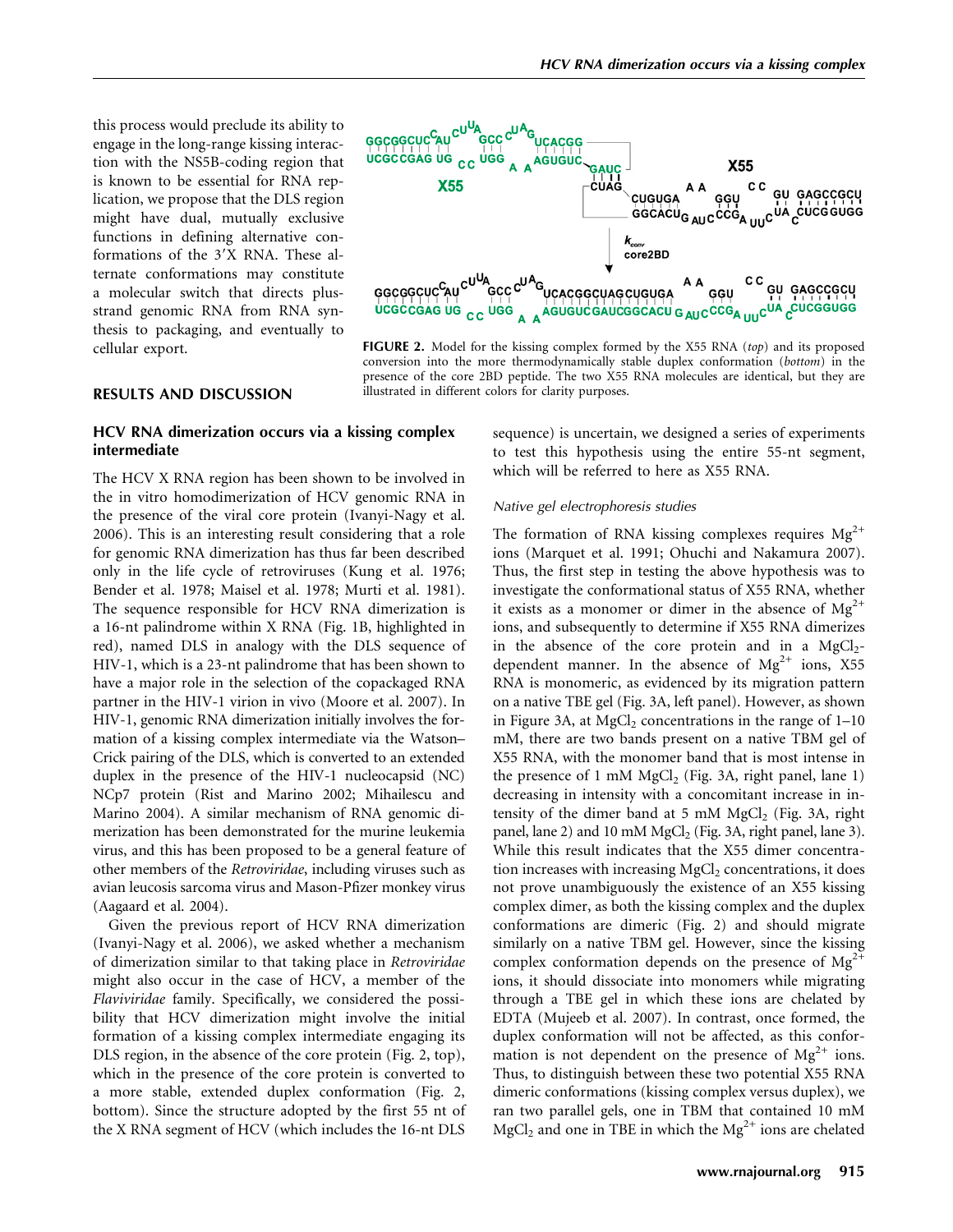

FIGURE 3. (A, right) TBM native gel of X55 RNA (20  $\mu$ M) at different  $MgCl<sub>2</sub>$  concentrations: 1 mM (lane 1), 5 mM (lane 2), and 10 mM (lane 3). Both the gel and the running buffer contained 1 mM MgCl<sub>2</sub>. (Left) TBE native gel with no magnesium: Abnova RNA marker R0001 (lane 1) and wild-type X55 RNA (lane 2). (B, right) TBM gel containing 10 mM MgCl<sub>2</sub>. Both lanes contain X55 RNA annealed, treated with 10 mM  $MgCl<sub>2</sub>$  and incubated for 2.5 h at 55°C (lane 1) and  $22^{\circ}$ C (lane 2), respectively. (*Left*) TBE native gel with no magnesium. Both lanes contain X55 RNA annealed, treated with 10 mM MgCl<sub>2</sub> and incubated for 2.5 h at 55°C (lane 1) and 22°C (lane 2), respectively.

(Fig. 3B). X55 RNA was snap-cooled and upon the addition of 10 mM  $MgCl<sub>2</sub>$ , two sets of samples were prepared: the first set was incubated at 22°C (temperature at which the kissing complex conformation is maintained) for 2.5 h, whereas the second set was incubated for 2.5 h at 55°C (temperature that promotes the conversion of any kissing complex to the duplex conformation) (Mujeeb et al. 2007). As seen in Figure 3B, in a TBM gel two bands, monomer and dimer (kissing complex), are present in Figure 3B, right panel, lane 2, which contains the X55 RNA sample incubated at 22°C; whereas, as predicted, a single dimeric band (duplex) is present in the X55 RNA sample incubated at 55°C (Fig. 3B, right panel, lane 1). In contrast, in a TBE gel, in which the  $Mg^{2+}$  ions are chelated by EDTA, the dimer band of the X55 RNA incubated at 22°C is greatly diminished with a concomitant increase in the intensity of the monomer band (Fig. 3B, left panel, lane 2), indicating the dissociation of the kissing complex. As expected, the dimer band corresponding to the X55 RNA incubated at 55°C was not changed during passage through the TBE gel (Fig. 3B, left panel, lane 1), since the duplex conformation is not affected by the absence of the  $Mg^{2+}$  ions. These results strongly support the existence of a kissing complex

dimer intermediate formed by the X55 HCV RNA, in the absence of the core protein. These results differ from the previous description of HCV RNA dimerization, which suggested that this does not involve kissing dimer intermediates formed in the absence of the viral core protein (Ivanyi-Nagy et al. 2006). This difference is likely due to the fact that micromolar RNA concentrations were used in our native gels, as opposed to the picomolar concentrations used in previous studies (Ivanyi-Nagy et al. 2006). For a dimer complex with a dissociation constant in the nanomolar range (see below) (Fig. 4), the dimer species is negligible when the total RNA concentration used in the dimerization assay is in the picomolar range.

#### Fluorescence spectroscopy studies

To obtain quantitative information about the kissing complex intermediate formed in the HCV RNA dimerization process, we used a fluorescence spectroscopy assay initially developed to characterize HIV-1 RNA dimerization (Rist and Marino 2002; Mihailescu and Marino 2004). In this assay, the highly fluorescent purine analog 2-amino purine (2AP) replaces the adenine in the CUAG DLS hairpin loop (at position 31 in X55 RNA) (shown in red in Fig. 4A). The 2-AP steady-state fluorescence is very sensitive to its microenvironment, being quenched by stacking interactions (Heppell et al. 2009). Thus, if a kissing complex is formed by  $X55$  RNA in the presence of MgCl<sub>2</sub>, the steady-state fluorescence of the 2AP reporter will be quenched due to the change in its microenvironment from a single-stranded loop nucleotide (Fig. 4A, top) to a basepaired stacked nucleotide in the kissing complex (Fig. 4A, bottom). To ensure that a single 2AP reporter is present in the HCV X55 kissing complex, we designed an X55 RNA construct in which the A at position 31 in the CUAG DLS loop sequence was replaced by C (named X55\_C31) (Fig. 4A). To maintain the complementary base pairs in the DLS loop, we replaced the U at position 30 in the CUAG DLS loop with G, thus generating X55\_G30\_31AP (Fig. 4A). This type of loop sequence alteration to construct heterodimers has been previously employed in the studies of the HIV-1 dimerization for both, the Lai variant (Paillart et al. 1996, Takahashi et al. 2000), and Mal variant (Rist and Marino 2002; Mihailescu and Marino 2004). We used TBM native gel electrophoresis to demonstrate that neither X55\_G30\_31AP, nor X55\_C31 RNA is able to form homodimers due to their mismatched loop sequences (Fig. 4B, lanes 1,2), whereas they form dimers when mixed in equimolar ratios (Fig. 4B, lane 3), similar to those formed by the wild-type X55 RNA (Fig. 4B, lane 4).

The titration of the labeled X55\_G30\_31AP RNA (500 nM in 1 mM cacodylic acid at pH 6.5 and 10 mM  $MgCl<sub>2</sub>$ ) with nanomolar increments of the complementary unlabeled construct, X55\_C31 RNA, resulted in a decrease in the fluorescence emission at 371 nm (Fig. 4C, blue triangles),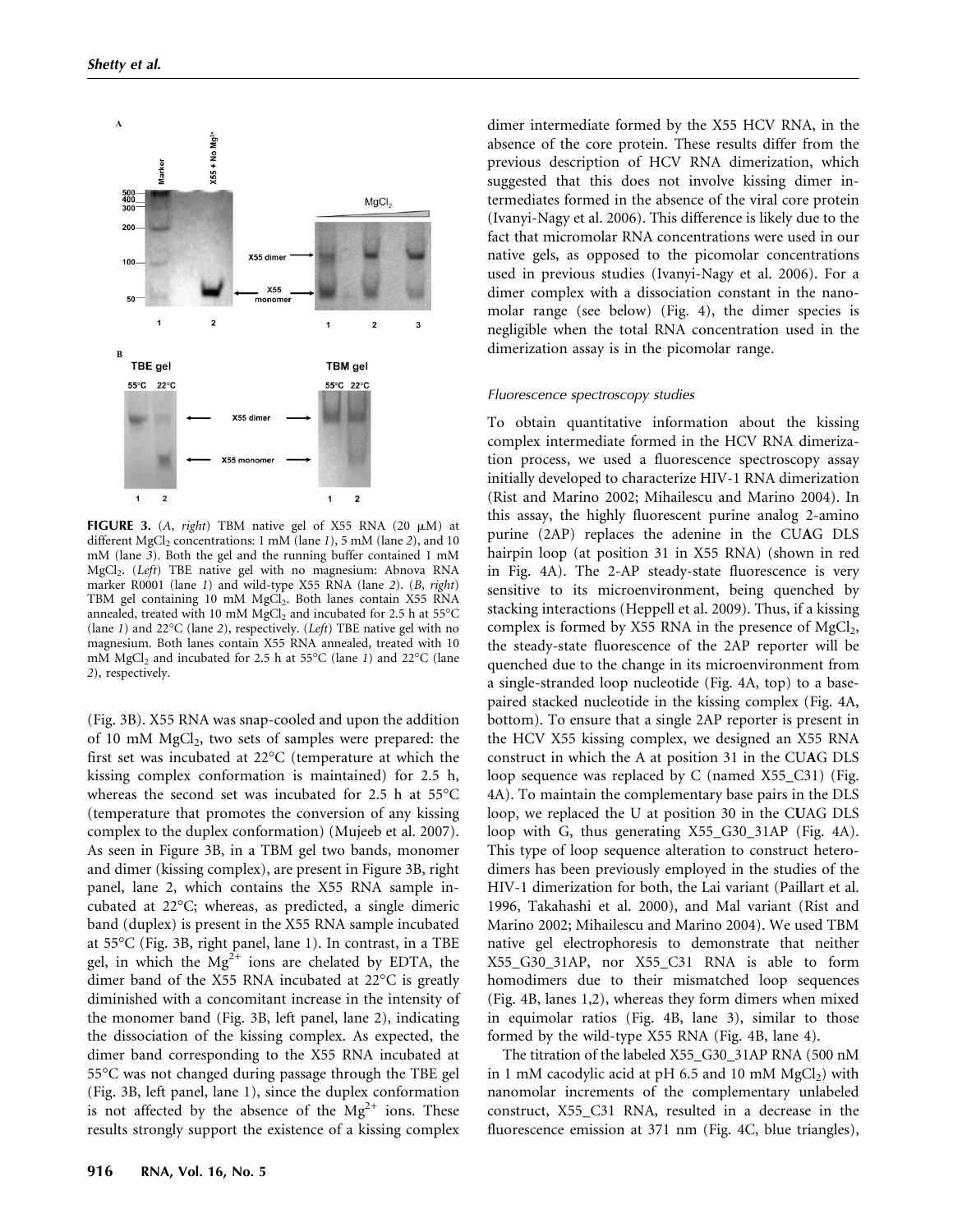

FIGURE 4. (A) RNA samples used in the fluorescence spectroscopy assay to detect kissing complex formation (the samples were 55 nt, but only the DLS region with the indicated mutations highlighted in red, blue, and green is shown [top]) and their proposed kissing interactions (bottom). (B) TBM native gel showing that neither X55\_G30\_31AP RNA (lane 1) nor X55\_C31 RNA (lane 2) is able to homodimerize in the presence of 10 mM MgCl<sub>2</sub>, but they heterodimerize when mixed (lane 3), similar to the wild-type X55 RNA (lane 4). (C) Plots of the steady-state fluorescence of X55\_G30\_31AP (500 nM) in 1 mM cacodylic acid (pH 6.5) and 10 mM MgCl2, titrated with nanomolar increments of X55\_C31 RNA (blue triangles), with a mutant RNA X55\_A30\_A31, which contains a CAAG loop as opposed to the wild-type CUAG loop (black squares), or with a 21-nt fragment derived from EF1A mRNA (red circles). (D) Plot of the steady-state fluorescence of the full-length X98\_G30\_31AP RNA (500 nM) in 1 mM cacodylic acid (pH 6.5) and 10 mM MgCl<sub>2</sub>, titrated with nanomolar increments of X55\_C31. (E) Plot of the steady-state fluorescence of X55 G30 31AP (500 nM) in 1 mM cacodylic acid (pH 6.5) and 10 mM MgCl<sub>2</sub>, titrated with nanomolar increments of DLS C9 RNA.

due to the base stacking interactions arising when the 2AP in the labeled RNA (X55\_G30\_31AP) and the uracil in the unlabeled complementary RNA construct (X55\_C31) become involved in base pairs (Fig. 4A). This interpretation is supported by the results of a control experiment that demonstrated that when a mutated X55 RNA with the sequence CAAG in the DLS loop (X55\_A30\_A31) was titrated into X55\_G30\_31AP, the 2AP fluorescence of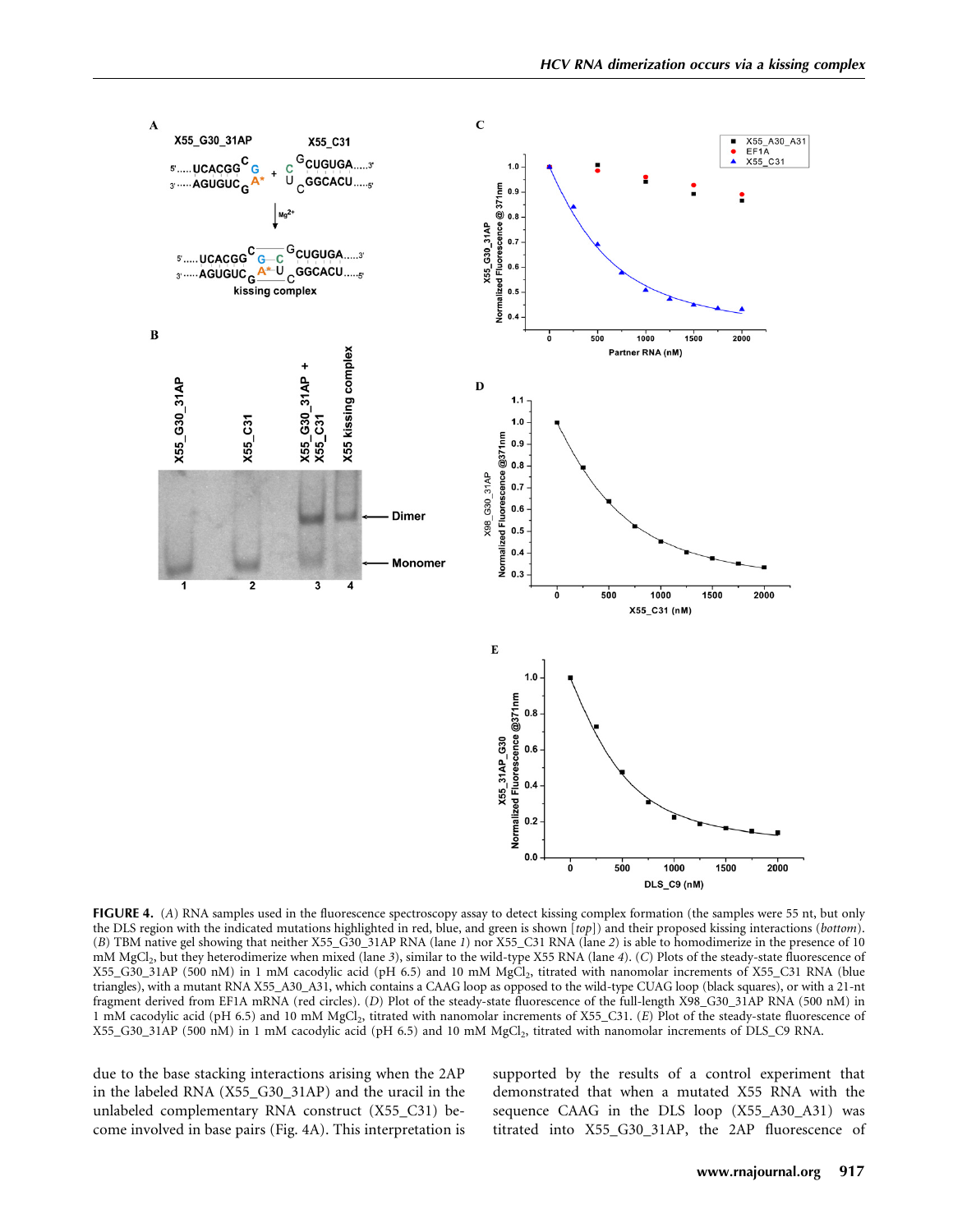X55\_G30\_31AP did not change significantly (Fig. 4C, black squares), as the noncomplementarity of the DLS loops of these two RNAs prevents the formation of a kissing complex. Similarly, no significant decrease in the 2AP reporter signal was observed in a second control experiment in which an unrelated single-stranded RNA derived from the EF1A mRNA was titrated into X55\_G30\_31AP (Fig. 4C, red circles).

The binding curve of X55\_C31 was fitted with Equation 1 (Materials and Methods) to determine the dissociation constant for the heterodimeric kissing complex formed by X55\_G30\_31AP and X55\_C31 as 318  $\pm$  58 nM (Fig. 4C, blue triangles). The mutated terminal loop HCV DLS sequences used in the determination of this dissociation constant potentially could create RNA structure interactions that differ subtly from those of the native sequence. Nonetheless, this value determined by fluorescence spectroscopy provides an upper limit for the dissociation constant of the kissing complex formed by the wild-type X55 RNA, as the wild-type RNA appears to form tighter kissing homodimers than the heterodimeric kissing dimers formed by X55\_G30\_31AP and X55\_C31 (Fig. 4B, cf. relative intensities of monomer/dimer bands in lanes 3 and 4 of the native TBM gel Fig. 4B). It is noteworthy that this value is in the same range as the dissociation constant of 200 nM determined for the HIV-1 DLS kissing complex (Zhao and Marino 2007) and for other RNA kissing complexes (Argaman and Altuvia 2000; Di Primo 2008). With respect to the biological relevance of these results, it is important to consider that the replication of HCV RNA, as with other positive-strand RNA viruses, is directed by membrane-associated replication complexes. In the case of HCV, these appear as ''membranous webs,'' composed of vesicles 80–180 nm in diameter (Egger et al. 2002; Gosert et al. 2003; Wolk et al. 2008). The local concentration of the genomic RNA within this microenvironment, while unknown, may be quite high, potentially reaching levels sufficient for the formation of a homodimeric kissing complex with a dissociation constant in the nanomolar range.

To exclude any possibility of dimerization artifacts due to truncation of the  $3'$  X RNA sequence in the X55 constructs, we also analyzed the dimerization properties of the full-length 98-nt X RNA. To accomplish this, we constructed a 98-nt X RNA that, like X55, had the A at position 31 replaced by 2AP and the U at position 30 replaced by G (X98\_G30\_31AP) (indicated in Fig. 1B, right), and analyzed its dimerization with X55\_C31 RNA. By fitting the binding curve of X98\_G30\_31AP to Equation 1 (Fig. 4D), we determined a dissociation constant of  $323 \pm 16$  nM. The fact that the dissociation constants determined for X55\_G30\_31AP and full-length X RNA X98\_G30\_31AP are the same (within experimental error) suggests that the truncated X55 RNA mimics the behavior of the full-length X RNA, and validates the selection of X55

RNA as a useful model for the analysis of the X RNA homodimerization process.

We also asked whether X55 RNA is able to dimerize with the isolated 16-nt DLS sequence, which due to its size, is expected to fold as a simple stem–loop–hairpin (Fig. 1B, right, highlighted red sequence). For this, we constructed a 16-nt DLS that had the A at position 9 (equivalent to position 31 in X55 RNA and full-length X RNA) in the CUAG loop mutated to C (DLS\_C9) to maintain loop complementarity with X55\_G30\_31AP. We determined the dissociation constant for the kissing complex formed between X55\_G30\_31AP and the 16-nt DLS\_C9 to be 188  $\pm$ 33 nM (Fig. 4E). This value is in the same range as the dissociation constants determined for the X55\_G30\_31AP: X55\_C31 and X98\_G30\_31AP: X55\_C31 kissing complexes, corresponding to a difference in free energy of kissing complex formation of only 0.3 kcal/mol. This result suggests that, when participating in the formation of homodimeric kissing complex interactions between two X RNA molecules, the DLS region adopts a stem–loop conformation as depicted in Figure 1B, right. However, it should be noted that this finding does not rule out the existence of alternative conformations of X55 RNA, which would make possible its long-range interactions with the 5BSL3.2 hairpin.

## The HCV core protein 2BD domain converts the X55 kissing complex intermediate to a more stable duplex conformation

The HCV core protein is a 191 amino acid, highly basic, RNA binding protein with a hydrophilic N terminus (containing three basic domains) and a hydrophobic C terminus (Cristofari et al. 2004). The core protein acts as a building block of the viral NC and together with the envelope glycoproteins forms the structure of the infectious virion (Ivanyi-Nagy et al. 2006; Brass et al. 2007; Qureshi 2007). The core protein has RNA-binding and nucleic acid chaperone properties (Ivanyi-Nagy et al. 2006), similar to those found in retroviral NC proteins (Tsuchihashi and Brown 1994; Lapadat-Tapolsky et al. 1995; Rein et al. 1998; Bampi et al. 2004; Levin et al. 2005). Since it has been shown that the full-length HCV core protein and its isolated basic domains (either alone or in combination) have similar nucleic acid chaperoning ability, we used a synthetic peptide (2BD) representing a fusion of the first two basic domains of core, comprising residues 2–23 and 38–74 (Ivanyi-Nagy et al. 2006) to examine the role of this protein in X RNA dimerization.

As described above, previous studies with HIV-1 RNA suggest by analogy that the kissing complex intermediate formed by the HCV X55 RNA might be converted to a more thermodynamically stable extended duplex conformation by the core 2BD peptide (Fig. 2). To test this hypothesis, we initially used native TBM gel electrophoresis: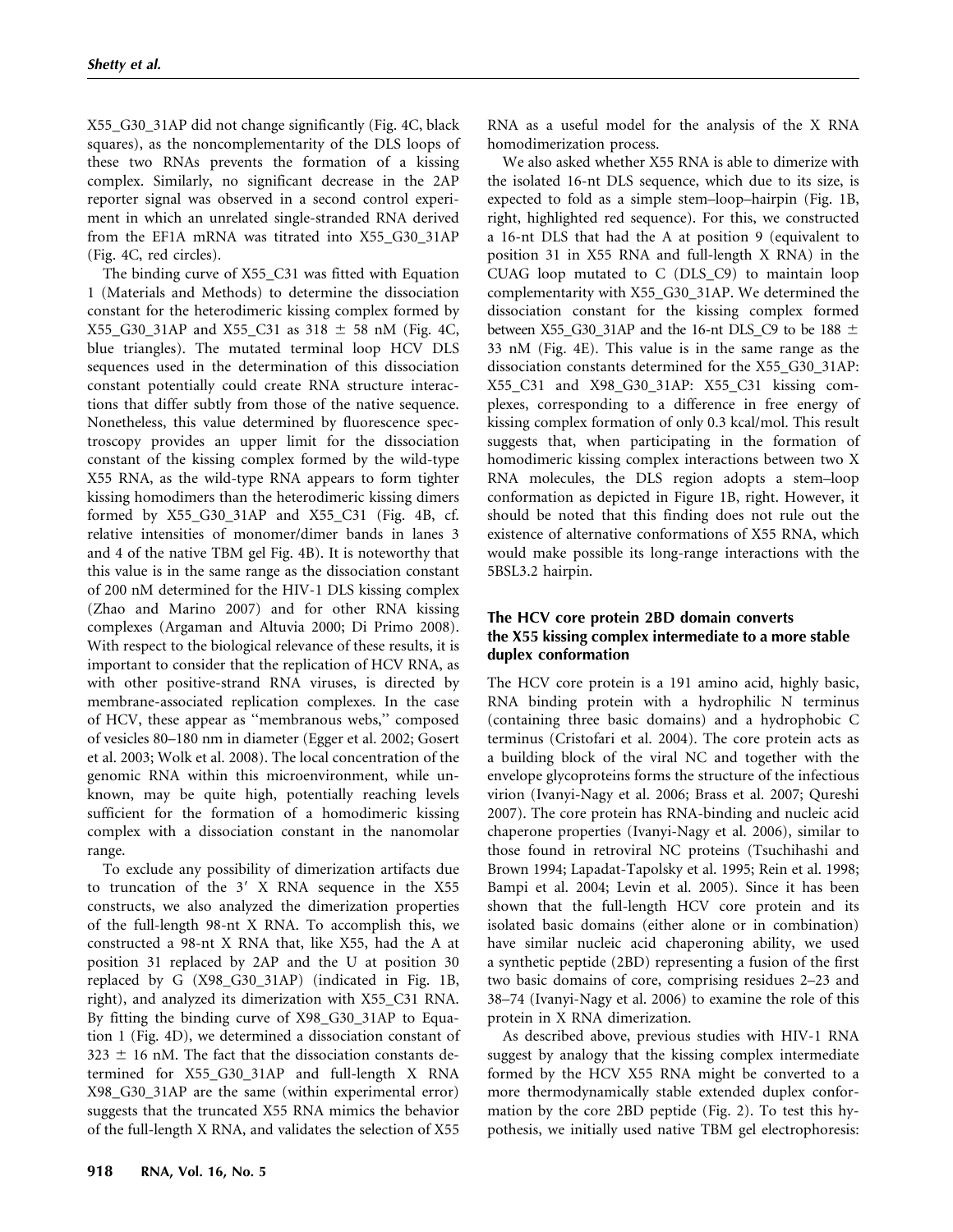The core 2BD peptide was directly added to the preformed wild-type X55-X55 kissing complex, and following incubation for 0.5 h, proteinase K was added to the samples to degrade the 2BD core peptide. As shown in Figure 5A, the addition of the 2BD core peptide caused X55 RNA, which in the absence of the peptide exists as a mixture of monomer and dimer (Fig. 5A, right panel, lane 1), to exist only in the dimer conformation (Fig. 5A, right panel, lane 3). This dimer migrated at the same position as the control X55 duplex obtained by incubating the X55 RNA in the presence of 10 mM MgCl<sub>2</sub> for 2.5 h at 55 $\mathrm{^{\circ}C}$  (Fig. 5A, right panel, lane 2). To determine whether the X55 conformation obtained after addition of the 2BD core peptide was indeed the duplex conformation, we used TBE native gel electrophoresis. As seen in Figure 5A, in the presence of EDTA, which chelates  $Mg^{2+}$  ions, X55 RNA incubated in the absence of the 2BD peptide at 22°C reverts to the monomeric state (Fig. 5A, left panel, lane 1). In contrast, neither the X55 sample incubated in the presence of the 2BD core peptide (Fig. 5A, left panel, lane 3) nor the control duplex X55 RNA obtained by incubation at 55°C for 2.5 h (Fig. 5A, left panel, lane 2) was affected by EDTA. This result indicates that the core 2BD peptide is able to act on the X55 RNA to promote its structural isomerization to the duplex conformation.

To elucidate the mechanism of this structural isomerization, we used a fluorescence spectroscopy assay similar to that previously employed for the study of the HIV-1 dimer initiation site (Rist and Marino 2002; Mihailescu and Marino 2004). We constructed two additional X55 RNA molecules: X55\_G30\_52AP, which retains the  $(U \rightarrow G)$  at position 30 (Fig. 5B, shown in blue) and has 2AP inserted in the lower stem region at position 52 (Fig. 5B, shown in red) to form a single nucleotide bulge; and X55\_C31\_U5, which retains the point mutation  $(A \rightarrow C)$  at position 31 (Fig. 5B, shown in blue) and has a uracil inserted in the lower stem at position 5 (Fig. 5B, shown in red). Due to the G30 and C31 mutations, these two X55 molecules have their DLS loops mismatched and are not able to homodimerize, but they can heterodimerize when mixed in an



FIGURE 5. (A, right) TBM native gel: X55 RNA samples (20  $\mu$ M) were annealed and treated with 10 mM MgCl<sub>2</sub>, followed by incubation at 22°C (lane 1), incubation at 55°C (lane 2), and incubation at 22°C and treatment with 1:2 RNA: core 2BD peptide (lane 3). (Left) TBE native gel: X55 RNA samples (20  $\mu$ M) were annealed and treated with 10 mM MgCl<sub>2</sub>, followed by incubation at 22°C (lane 1), incubation at 22°C, and treatment with 1:2 RNA: core 2BD peptide (lane 2) and incubation at 55°C (lane 3). (B) RNA samples used in the fluorescence spectroscopy assay used to detect the kissing complex to duplex structural isomerization. The inserted 2AP and uracil are highlighted in red, and the loop mutations are highlighted in blue. (C) TBM native gel showing that neither X55\_G30\_52AP RNA (lane 1) nor X55\_C31\_U5 RNA (lane 2) is able to homodimerize, but they heterodimerize when mixed in equimolar ratio (lane 3), similar to the wild-type X55 RNA (lane 4). (D) Conversion of the kissing complex conformation to duplex by the 2BD core peptide (black triangles). The curve was fit with equation 2 (Materials and Methods) to determine the structural isomerization rate. Blue squares indicate that the addition of the 2BD core peptide in the absence of MgCl<sub>2</sub> does not quench the 2AP fluorescence. Red circles indicate that no structural isomerization occurs in the absence of the core 2BD peptide.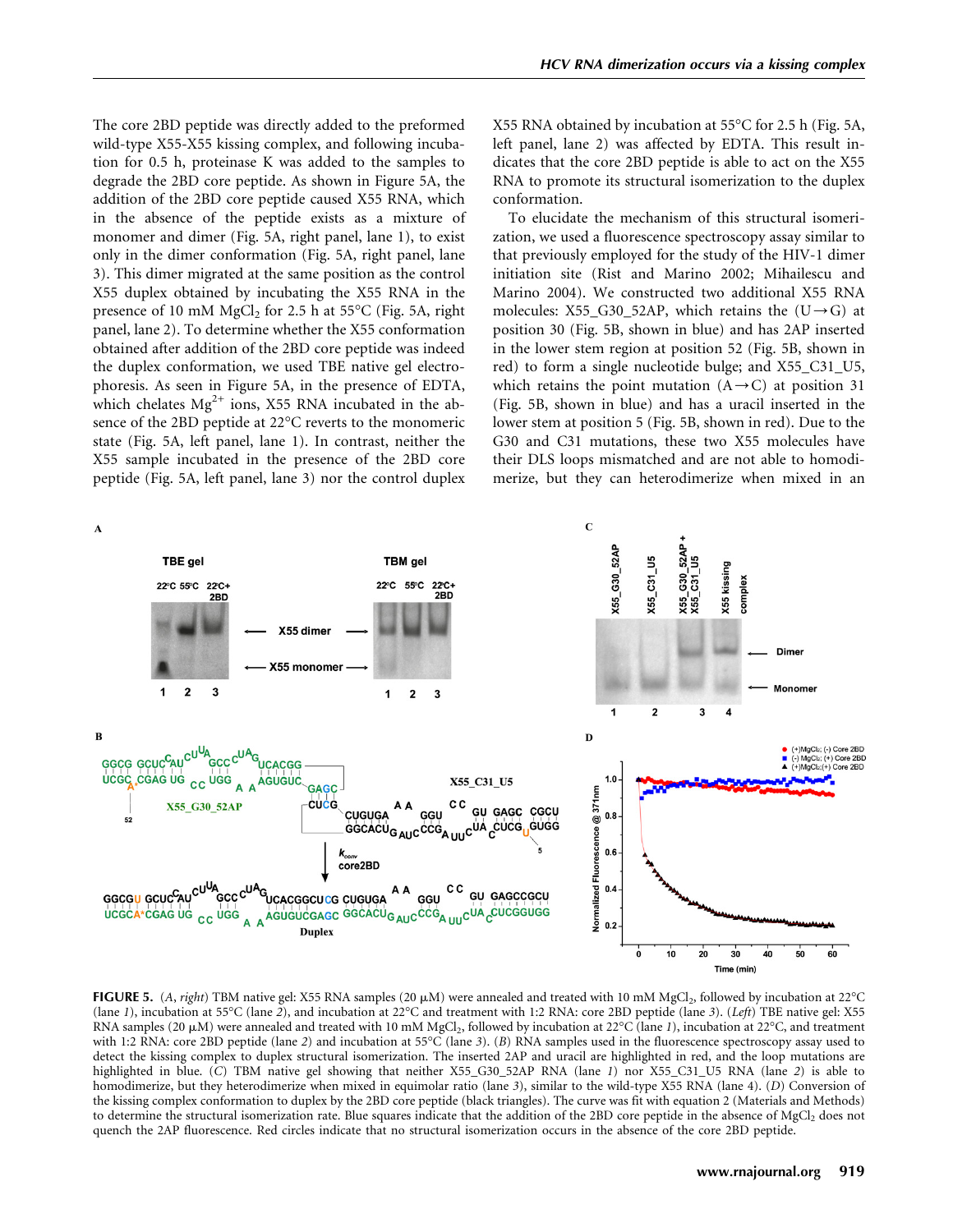equimolar ratio, as shown when analyzed in a native TBM gel (Fig. 5C). The steady-state fluorescence of the 2AP in X55\_G30\_52AP is expected to be high when this RNA is involved in a kissing complex with X55\_C31\_U5 due to its internal bulge conformation (Fig. 5B, top). If the core protein converts the kissing complex to the stable duplex conformation by a strand exchange mechanism, the 2AP in X55\_G30\_52AP will base pair with the uracil at position 5 of X55\_C31\_U5, and since this newly formed 2AP-U base pair (Fig. 5B, shown in red) will become part of the extended duplex, the steady-state fluorescence of the 2AP in X55\_G30\_52AP will be quenched over time due to stacking interactions.

As shown in Figure 5D, this was indeed the case, as an 80% decrease in the 2AP steady-state fluorescence was observed upon the addition of an excess of 2BD core peptide to the preformed kissing complex between X55\_G30\_52AP and  $X55_C31_U5$  in the presence of 10 mM MgCl<sub>2</sub> (Fig. 5D, black triangles). This result indicates that the 2BD core peptide assists in the conversion of the kissing complex intermediate to the duplex conformation by a strandexchange mechanism, similar to the mechanism reported for the NCp7-chaperoned structural isomerization of the HIV-1 RNA genome (Rist and Marino 2002; Mihailescu and Marino 2004). To rule out the possibility that the observed quenching could be due to the direct interactions of the core 2BD peptide with the 2AP reporter and not the strand-exchange mechanism, we carried out a control experiment in which the same excess of the core 2BD peptide was added to a mixture of X55\_G30\_52AP and  $X55_C31_U5$ , but in the absence of  $MgCl<sub>2</sub>$ . As shown in Figure 5D (blue squares), this led to an initial 10% drop in the 2AP steady-state fluorescence, which over time returned to the 100% intensity value, in contrast to the drop in intensity associated with the conversion of the kissing complex to the duplex conformation (Fig. 5D, black triangles).

This result also indicates that the kissing complex conformation is required for the core 2BD peptide activity, as in the absence of  $Mg^{2+}$  ions (conditions in which the kissing complex does not form), the peptide cannot convert X55\_G30\_52AP and X55\_C31\_U5 to the dimer conformation. This result was confirmed by native gel electrophoresis of the wild-type X55 RNA, in which no dimer band was observed in the absence of  $Mg^{2+}$  ions despite an excess of the 2BD peptide (data not shown). Thus, it is likely that when assisting in the structural isomerization of the HCV DLS, the core protein does not employ a ''zipper'' pathway involving nucleation at the  $3'-15'$ -terminal ends, such as the HIV-1 NCp7 protein has been suggested to use in annealing of the full-length transactivation response element (TAR) (Vo et al. 2009). Also shown in Figure 5C is the result of a second control experiment, in which we confirmed that in the absence of the core 2BD protein, the steady-state fluorescence of X55\_G30\_52AP, which is involved in a kissing complex with X55\_C31\_U5 in the presence of 10 mM  $MgCl<sub>2</sub>$ , remains almost constant over time (Fig. 5D, 5% drop in intensity, red circles). This indicates that within the timeline of the experiment, conversion to the duplex conformation is minimal without the assistance of the 2BD core peptide. The rate of conversion from the kissing complex to the duplex conformation,  $k_{\text{conv}}$ , was obtained by fitting the conversion curve (Fig. 5D, black triangles) with Equation 2 (Materials and Methods). The value of  $k_{\text{conv}} = 1.7 \pm 0.2 \text{ min}^{-1}$  is very similar to that of  $k_{\text{conv}} = 2.2 \pm 0.2 \text{ min}^{-1}$ , reported for the conversion rate of the HIV-1 DLS kissing dimer to the mature extended duplex by the NCp7 protein (present in a 5:1 ratio, as in our experiments).

Taken together, these results indicate that the mechanism of HCV RNA dimerization involves the formation of a kissing complex intermediate, which in the presence of the core peptide undergoes isomerization through the melting of intramolecular stem base pairs and reformation of intermolecular base pairing to form a more thermodynamically stable duplex conformation. These results thus demonstrate a remarkable similarity in the mechanisms of genomic RNA dimerization of HCV and HIV-1.

## Possible biological role of HCV genomic RNA dimerization

We have shown unambiguously that the mechanism by which genomic HCV dimerization occurs in vitro is very similar to that of HIV-1, involving the formation of a kissing complex intermediate that is converted to a duplex conformation by the basic core protein. Despite these similarities, the finding that the HCV RNA genome dimerizes in vitro is very surprising. Unlike HIV-1, HCV genomic RNA is generally believed to be packaged in viral particles as a monomer (although this has never been formally demonstrated). This suggests that dimerization of the HCV genome may play a completely different role in the life cycle of the virus. To explore a possible role for HCV genomic RNA dimerization in virus replication, we determined whether mutations in the DLS loop sequence that prevent the RNA dimerization in vitro have any effect upon the replication capacity of HCV RNA in transfected cells (Yi and Lemon 2003b). For these studies, we transfected cells with a modified, genome-length, genotype 1a HCV RNA in which the sequence encoding Gaussia luciferase (GLuc) was inserted in-frame into the viral polyprotein-coding region of an infectious molecular clone (H77Sv3; see Materials and Methods). Three different mutations were introduced into the  $3'$ -UTR sequence of this modified viral RNA, replacing the CUAG wild-type DLS loop sequence with CUUG (DLS\_UU), CAAG (DLS\_AA), and CAUG (DLS\_AU). It was expected that the mutations in the DLS\_UU and DLS\_AA would prevent RNA dimerization due to their mismatched loops, whereas although not wild type, the DLS\_AU sequence would retain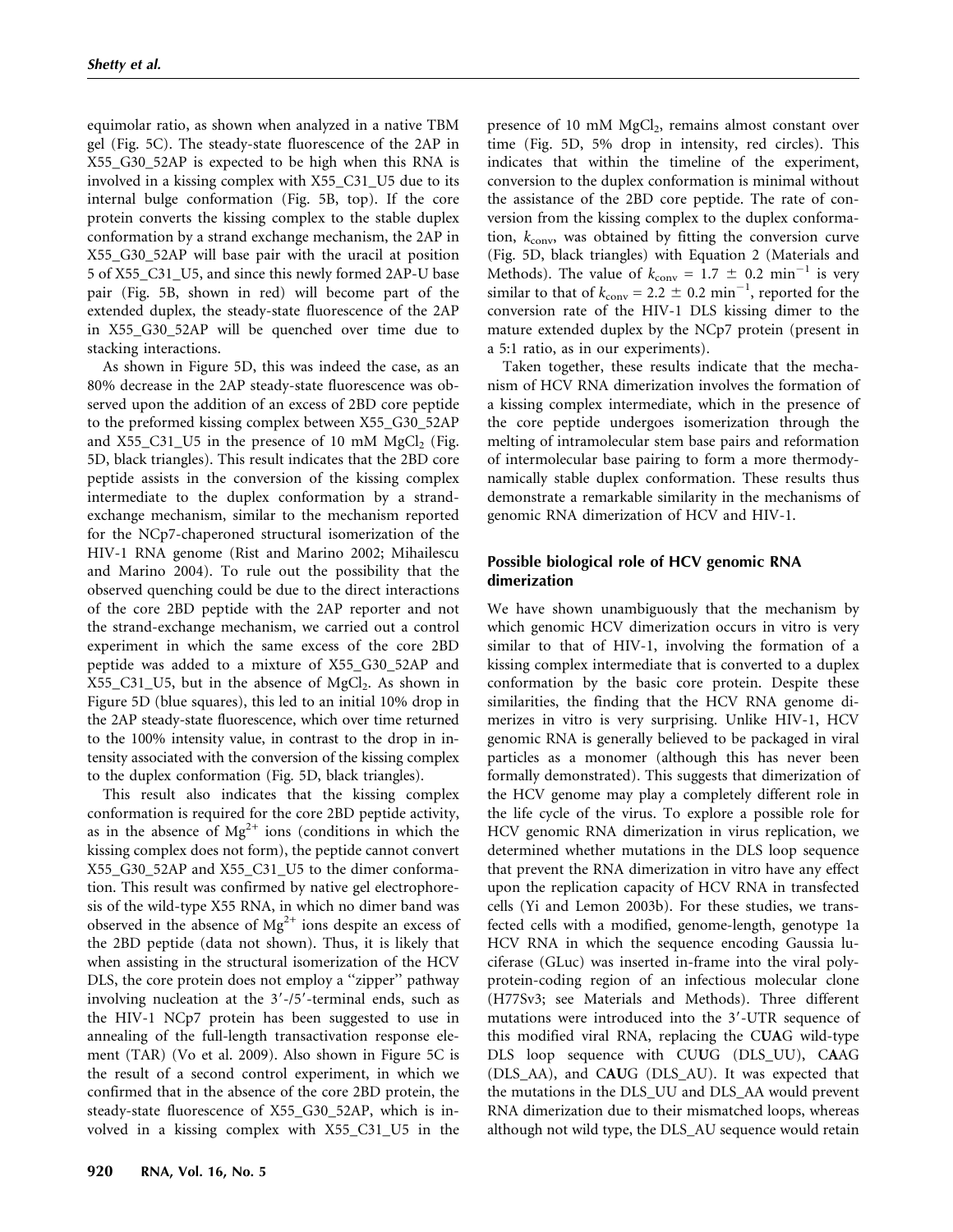the ability to dimerize since its mutations are compensatory. To test this hypothesis, related X55 sequences containing identical mutations in the DLS loops were prepared in vitro by transcription reactions off synthetic DNA templates (X55\_UU, X55\_AA and X55\_AU). As showed by native TBM gel electrophoresis (Fig. 6A), the X55\_UU and X55\_AA were not able to dimerize (Fig. 6A, lanes 3,4), whereas X55\_AU formed dimers (Fig. 6A, lane 2). It is interesting to note that although these mutated X55 RNAs behaved as expected with respect to the formation of the kissing complex dimer, the migration pattern of their monomeric form differed from that of the wild-type X55 (Fig. 6A, lanes 1,2), suggesting that they might adopt different conformations (whereas this was not the case with



FIGURE 6. (A) Native TBM gel showing that wild-type X55 RNA (lane 1) and its DLS loop mutated constructs: the double mutant (DLS\_AU) with compensatory mutations can homodimerize (lane 2), whereas the single mutants—DLS\_UU (lane 3) and DLS\_AA (lane 4) —are not able to homodimerize due to their mismatched loops. (B, left) Normalized GLuc activity in culture supernatants collected at different times after transfection of cells with replication competent genome-length HCV RNA with a wild-type DLS (v3 WT,  $\Box$ ), a negative-control RNA with defective RNA-dependent RNA polymerase activity (v3/AAG,  $\blacksquare$ ), and related DLS-mutant RNAs: DLS\_AA ( $\circ$ ), DLS\_UU ( $\triangle$ ), and DLS\_AU  $(\diamondsuit)$ . (*Right*) Yield of infectious virus released into supernatant fluids of cell cultures transfected with the H77Sv3DLS-UU viral RNA. Virus titers were determined by an infectious focus assay and are reported relative to that released by cells transfected in parallel with the wild-type H77Sv3 RNA (100%). Error bars, range of results obtained in replicate independent experiments.

the mutated X55 samples used in the fluorescence spectroscopy studies).

The impact of the DLS mutations upon HCV RNA replication was assessed by measuring GLuc activity in cell culture media following transfection with genome-length RNAs containing the wild-type DLS (v3 WT), a negativecontrol RNA with a replication-lethal mutation in the active site of the NS5B RNA-dependent RNA polymerase (v3/AAG), or RNAs with mutated DLS sequences: DLS\_AA, DLS UU and DLS AU. The GLuc activities were normalized to that present at 9 h following transfection, to control for variations in transfection efficiency, with the relative GLuc activity at 24, 48, 72, 96, and 120 h taken as a measure of genome amplification. As shown in Figure 6B, left panel, RNA containing the wild-type DLS (v3 WT) demonstrated robust replication, with a 175-fold increase in secreted GLuc activity by 120 h after transfection, whereas the negativecontrol v3/AAG RNA containing a lethal polymerase mutation demonstrated a >90% decline in GLuc activity consistent with a failure to replicate and express the polyprotein. The DLS\_AA and DLS\_UU mutations both partially inhibited but did not ablate replication of the viral RNA. The DLS UU mutant replicated with moderate efficiency, demonstrating an approximately 40-fold increase in GLuc activity between 9 and 120 h after transfection, while the DLS\_AA mutant was severely impaired for replication, generating only a 2.5-fold increase in GLuc activity. Both mutants demonstrated substantial delays in the replication kinetic, with increases in GLuc not observed until after 48 h,  $\sim$ 24 h later than wild type (Fig. 6B). Importantly, the double compensatory mutations in DLS\_AU failed to rescue RNA replication, as might have been expected if the RNA dimerization were essential for RNA replication. In contrast, the impact of the double mutations appeared to be additive, giving rise to a near-lethal RNA replication phenotype and GLuc activities minimally above background at 120 h.

The DLS mutations were also placed directly into the background of the parental genotype 1a infectious molecular clone (H77Sv3) that was used for construction of the GLuc RNAs described above. H77Sv3 RNA is capable of producing fully infectious virus particles when transfected into cells (Yi et al. 2006), allowing an assessment of the effect of DLS mutations on viral assembly and release. Supernatant fluids were collected from RNA-transfected cells 96 h after transfection, and the yield of virus was determined by an infectious focus assay following inoculation of naïve cells, as described previously (Yi et al. 2006). In replicate experiments, the presence of the DLS\_UU mutation resulted in an 89%  $\pm$  7% reduction in infectious virus yield relative to the wild-type RNA. This reduction is consistent with the impairment in RNA replication (77%) demonstrated by the DLS\_UU mutant in Figure 6B. The severely attenuated replication phenotypes of the DLS\_AA and double DLS\_AU mutants precluded testing of their ability to produce infectious particles.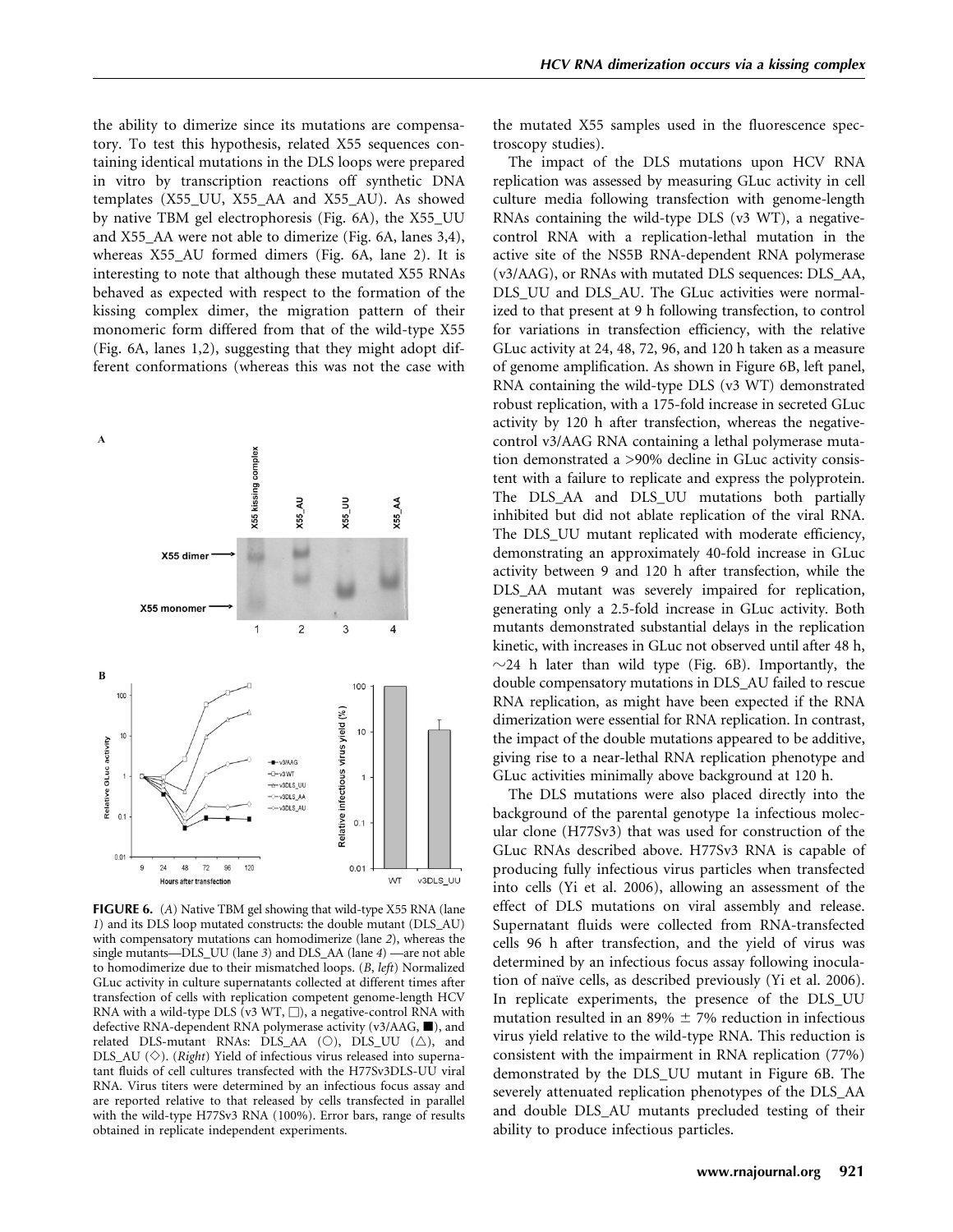The fact that the DLS\_UU and DLS-AA mutants are incapable of dimerization in vitro, yet capable of at least limited replication, suggests that dimerization of the genomic RNA is not absolutely essential for viral RNA replication. While rescue of the replication defects in DLS\_AA and DLS\_UU by the double compensatory mutations in DLS\_AU would have suggested that dimerization facilitates efficient RNA replication, the absence of such a result cannot be considered to exclude this possibility. Given the high degree of conservation of the DLS sequence, it is possible that the loss of RNA replication competence in the mutated DLS constructs could have reflected perturbation of essential interactions other than dimerization of the RNA (including, for example, the kissing-loop interaction with the upstream NS5B sequence) (Friebe et al. 2005; Diviney et al. 2008; You and Rice 2008). Previous studies have shown that very few mutations introduced into the first 55 nt of X55 RNA are tolerated, and with a single exception, those that do not ablate replication of the RNA are located outside the DLS region (Yi and Lemon 2003b). The results of the infectious RNA experiments also suggest that dimerization of the genome is not absolutely essential for other aspects of the viral life cycle, including packaging of the viral RNA during virion assembly.

As mentioned earlier, it has been proposed that a fragment of the HCV DLS sequence (Fig. 1B, nucleotides 32– 38) is involved in long-range kissing interactions with a conserved cis-acting element located in the coding sequence of the NS5B protein (named 5BSL3.2) (Friebe et al. 2005; Diviney et al. 2008; You and Rice 2008), and it has been shown that these interactions are absolutely required for RNA replication (You and Rice 2008). Since both types of kissing interactions (homodimeric, between two HCV RNA genomes, or heterodimeric, a cis-interaction with the 5BSL3.2 stem–loop within a single RNA genome) involve the same DLS region, they are likely to be mutually exclusive. It is possible that the DLS region might thus function as a molecular switch, influencing processes such as replication, translation, and/or packaging, all of which involve the same plus-strand genomic RNA. As infection progresses within a cell, the abundance of both genomic RNA and HCV core protein increase, thereby potentially favoring formation of the homodimeric RNA conformation over the monomolecular interaction of the DLS with the 5BSL3.2 sequence. We envision a model in which the sequestration of the DLS region in the duplex dimer with another genomic RNA molecule (promoted through the action of the core protein) excludes the DLS sequence from the long-range kissing interaction with the 5BSL3.2 CRE required for RNA replication, thus leading to inhibition of RNA replication and perhaps promoting packaging of the viral RNA. It is also possible that the homodimeric interaction has no positive role in the viral life cycle but rather may have evolved as a ''brake'' on viral replication, so as to maintain a relatively low overall abundance of viral RNA and viral proteins within infected hepatocytes, which might in turn favor escape from immunologic surveillance and long-term persistence of the virus.

It is interesting to note that the genome of GB virus B (GBV-B), the only other member of the Hepacivirus genus within which HCV is classified, is also capable of dimeric conformation in the presence of its core protein (Ivanyi-Nagy et al. 2006, 2008). This suggests that dimerization of genomic RNA is a common feature of the Hepacivirus genus. Since the core proteins of other related viruses (such as West Nile virus, a member of the Flavivirus genus, and bovine viral diarrhea virus, a member of the Pestivirus genus) also exhibit RNA chaperone functions (Ivanyi-Nagy et al. 2008), it is interesting to speculate that genomic dimerization might be a feature shared more broadly among other genera within the family Flaviviridae.

## **Conclusions**

In this study we analyzed the HCV  $3'$ -UTR and its involvement in the genomic RNA dimerization. Our results indicate that the mechanism of dimerization involves the formation of a kissing complex intermediate, which is converted to a more stable duplex conformation by the core protein. We show that dimerization is not absolutely essential for viral RNA replication or infectious virus production, and propose a model according to which the HCV DLS region might function as a molecular switch operated through kissing interactions to regulate the timing of different HCV life cycle events, such as replication, packaging, and/or viral protein translation.

## MATERIALS AND METHODS

## RNA samples

A series of RNA oligonucleotides (the 55-nt wild-type X55 RNA, related mutated forms used in the fluorescence spectroscopy studies, X55\_C31 and X55\_C31\_U5 RNAs, mutated 16-nt DLS\_C9 RNA, and 55-nt DLS\_AA, DLS\_UU and DLS\_AU) were transcribed as previously described (Milligan et al. 1987; Milligan and Uhlenbeck 1989) from synthetic DNA templates in vitro using the T7 RNA polymerase. RNAs were purified by 10% polyacrylamide, 8 M urea gel electrophoresis, recovered by electrophoretic elution, and dialyzed against either 1 mM cacodylic acid (pH 6.5) or 10 mM Tris (pH 7.5). Unless otherwise specified, all RNA samples were annealed prior to use by heating for 5 min at 95°C, followed by snap-cooling on ice.

## HCV core peptide

The full-length 191 amino acid HCV core protein contains three basic domains (Cristofari et al. 2004; Ivanyi-Nagy et al. 2006). The first two basic domains, comprising amino acid residues 2–23 and 38–74, were combined to form a 58 amino acid sequence core peptide, which was named the 2BD core peptide (Ivanyi-Nagy et al. 2006). The core 2BD peptide was chemically synthesized and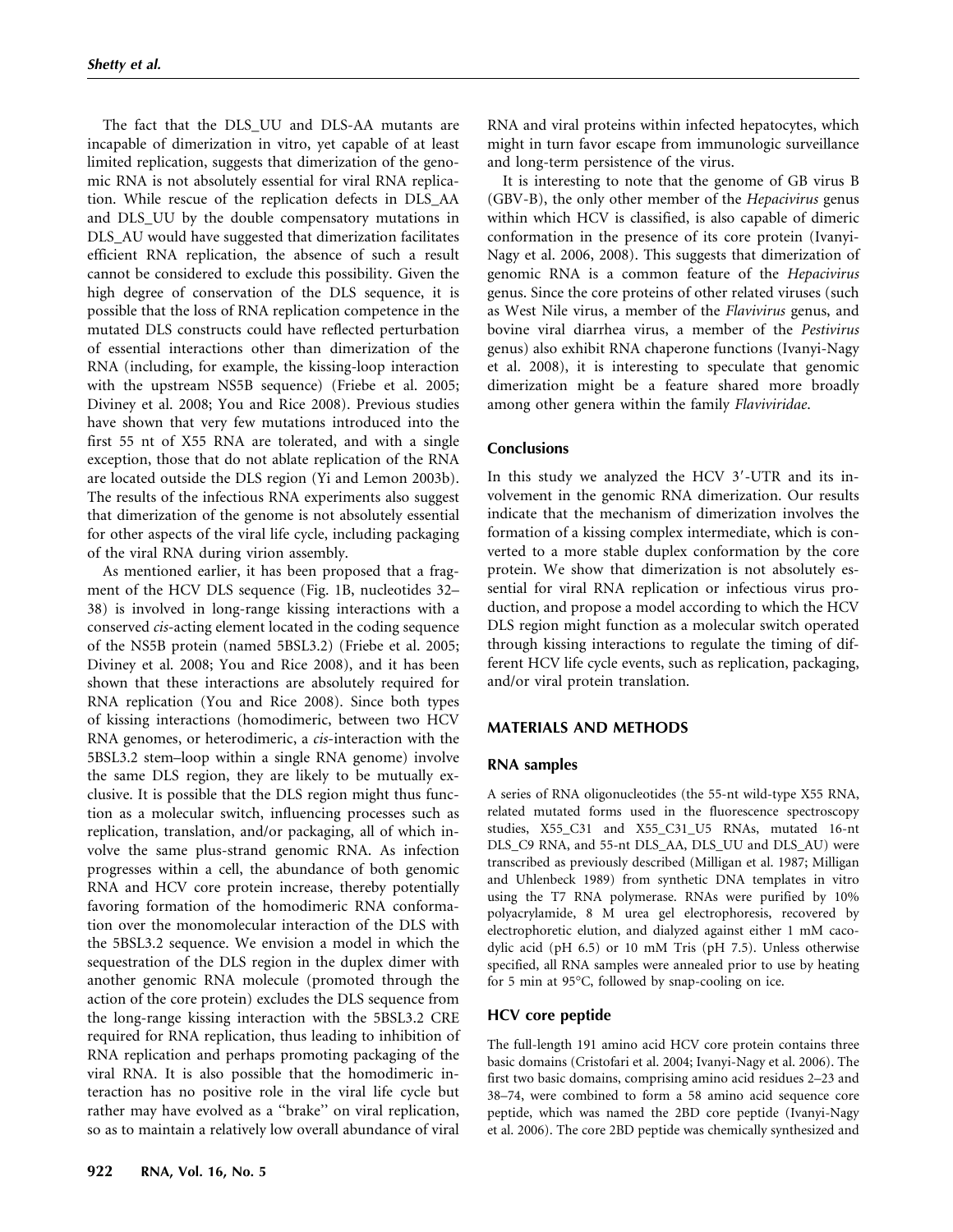purified by the Peptide Synthesis Unit at the University of Pittsburgh, Center for Biotechnology and Bioengineering. The peptide was reconstituted in 1 mM cacodylic acid (pH 6.5) at a final concentration of 618  $\mu$ M.

#### Native gel electrophoresis

Individual wild-type RNAs, or mixtures of RNAs (such as labeled and unlabeled samples used in fluorescence spectroscopy assays), were diluted to 20  $\mu$ M concentrations. Following annealing, the RNA samples were incubated either in the absence of  $MgCl<sub>2</sub>$  or in the presence of 10 mM  $MgCl<sub>2</sub>$ , at 22°C (temperature at which a kissing complex conformation is maintained) or at 55°C (temperature that promotes the formation of the duplex conformation; see Results) for 2.5 h. The samples were electrophoresed on a 10% native gel in either TBE (Tris Borate EDTA) buffer or TBM (Tris Borate Magnesium) buffer at 4°C. To study the effect of the 2BD core peptide on the magnesium treated samples, the peptide was directly added to the RNA, followed by incubation for 30 min at room temperature. These samples were subsequently treated with proteinase K for peptide digestion (concentration of 190  $\mu$ g/mL) for 1 h prior to being run on native gels. The native gels were run at 4°C, 100 V for 1.5 h and were visualized by ultraviolet shadowing at 254 nm using an AlphaImager HP (AlphaInnotech).

#### Fluorescence spectroscopy

Experiments were performed on a J.Y. Horiba Fluoromax-3 fluorimeter equipped with variable temperature control. The excitation wavelength was set at 310 nm, and the emission spectra were recorded from 330–450 nm. All experiments were performed at 22°C.

#### RNA kissing complex formation

Two distinct RNAs were constructed for the fluorescence spectroscopy assay that analyzes the dimerization of X55 RNA: X55\_G30\_31AP, which contained a point mutation  $(U \rightarrow G)$  at position 30, and in which the highly fluorescent purine analog 2 amino purine (2AP) replaced the adenine at position 31, and X55\_C31, which contained a point mutation  $(A \rightarrow C)$  at position 31 (Fig. 4A). These point mutations prevented the homodimerization of the RNA constructs but allowed their heterodimerization. Similarly, to analyze the interactions of the full-length X RNA, X98\_G30\_31AP was constructed, which contained a point mutation ( $U \rightarrow G$ ) at position 30 and in which 2AP replaced the adenine at position 31. For the analysis of the interactions between X55 and the isolated DLS region, DLS\_C9 was constructed, which contains a point mutation  $(A \rightarrow C)$  at position 9 (equivalent to position 31 in X55 of full-length X RNA). The 2AP labeled samples (55-nt X55\_G30\_31AP and X55\_C31\_52AP, as well as the full-length 98-nt X98\_C31\_31AP) were chemically synthesized and purified by Dharmacon.

The dissociation constant of the kissing complex formed by X55 RNA was determined by titrating a fixed concentration of the fluorescent X55\_G30\_31AP (500 nM) in 1 mM cacodylic acid (pH 6.5) containing 10 mM  $MgCl<sub>2</sub>$  with increasing concentrations of X55\_C31. The kissing complex dissociation constant was determined by fitting the binding curve to Equation 1:

$$
F = 1 + \left(\frac{I_B}{I_F} - 1\right)
$$
  
\n
$$
\times \left[ \left(K_d + [X55_G30_31AP]_t \right) - \sqrt{\left(K_d + [X55_G30_31AP]_t\right)^2 - 4 \cdot [X55_G30_31AP]_t \cdot [X55_G31]_t} \right]
$$
  
\n
$$
2 \cdot [X55_G30_31AP]_t
$$
 (1)

in which  $I_B$  and  $I_F$  are the steady-state fluorescence intensities of the free and bound X55\_G30\_31AP,  $[X55_G30_31AP]_t$  is the total concentration of X55\_G30\_31AP RNA, and  $[X55_C31]_t$  is the total concentration of X55\_C31 RNA.

#### X55 RNA kissing complex to duplex conversion

To analyze the formation of the X55 duplex conformation in the presence of the HCV core protein by fluorescence spectroscopy, two additional RNAs were constructed: X55\_G30\_52AP, which retained the point mutation  $(U \rightarrow G)$  at position 30 and in which 2AP was introduced in the stem region as a single bulged nucleotide at position 52, and its complementary RNA construct X55\_C31\_U5, which retained the point mutation  $(A \rightarrow C)$  at position 31 and had a uracil inserted at position 5 (Fig. 5B). These mutated constructs are not able to homodimerize but can heterodimerize. The structural isomerization of X55 RNA was monitored by preforming the kissing complex between X55\_G30\_52AP and X55\_C31\_U5 (100 nM each) in the presence of 10 mM MgCl<sub>2</sub> and 140 mM KCl, and monitoring the decrease of the 2AP steady-state fluorescence upon the addition of an excess (500 nM) of the 2BD core peptide. All conversion curves were corrected by subtracting the contribution of the peptide background. The kissing complex to duplex conversion rate was determined using Equation 2:

$$
F_t = F_1 * \exp(-k_{\text{conv}} * t) + F_2 * \exp(-k_{\text{arr}} t) + C,\tag{2}
$$

where  $k_{\text{conv}}$  is the observed isomerization rate for conversion of the DLS kissing complex to extended mature duplex dimer, and  $k<sub>arr</sub>$  is attributed to the rate of rearrangement of the 2-AP probe subsequent to its stacking in the duplex conformation (Rist and Marino 2002; Mihailescu and Marino 2004).

### HCV replication analysis

pH77Sv3 is an improved version of pH77S, a plasmid containing the genome-length sequence of the genotype 1a H77 strain of HCV with five cell culture-adaptive mutations that promote its replication in Huh7 hepatoma cells (Yi and Lemon 2004; Yi et al. 2006). pH77Sv3GLuc2A is a related construct in which GLuc sequence, fused to the 2A auto-catalytic protease of foot-andmouth virus RNA (Yi et al. 2002), was inserted in-frame between p7 and NS2 (Shimakami et al. 2009). RNAs transcribed from both plasmids contain authentic 5'- and 3'-terminal UTR sequences of genotype 1a virus and produce infectious virus when transfected into Huh7 hepatoma-derived cells. Mutations were made within the DLS sequence in both parental constructs using the Quick-Change mutagenesis kit in combination with conventional DNA cloning methods (Stratagene). Wild-type and mutant plasmid DNAs were linearized by XbaI digestion followed by in vitro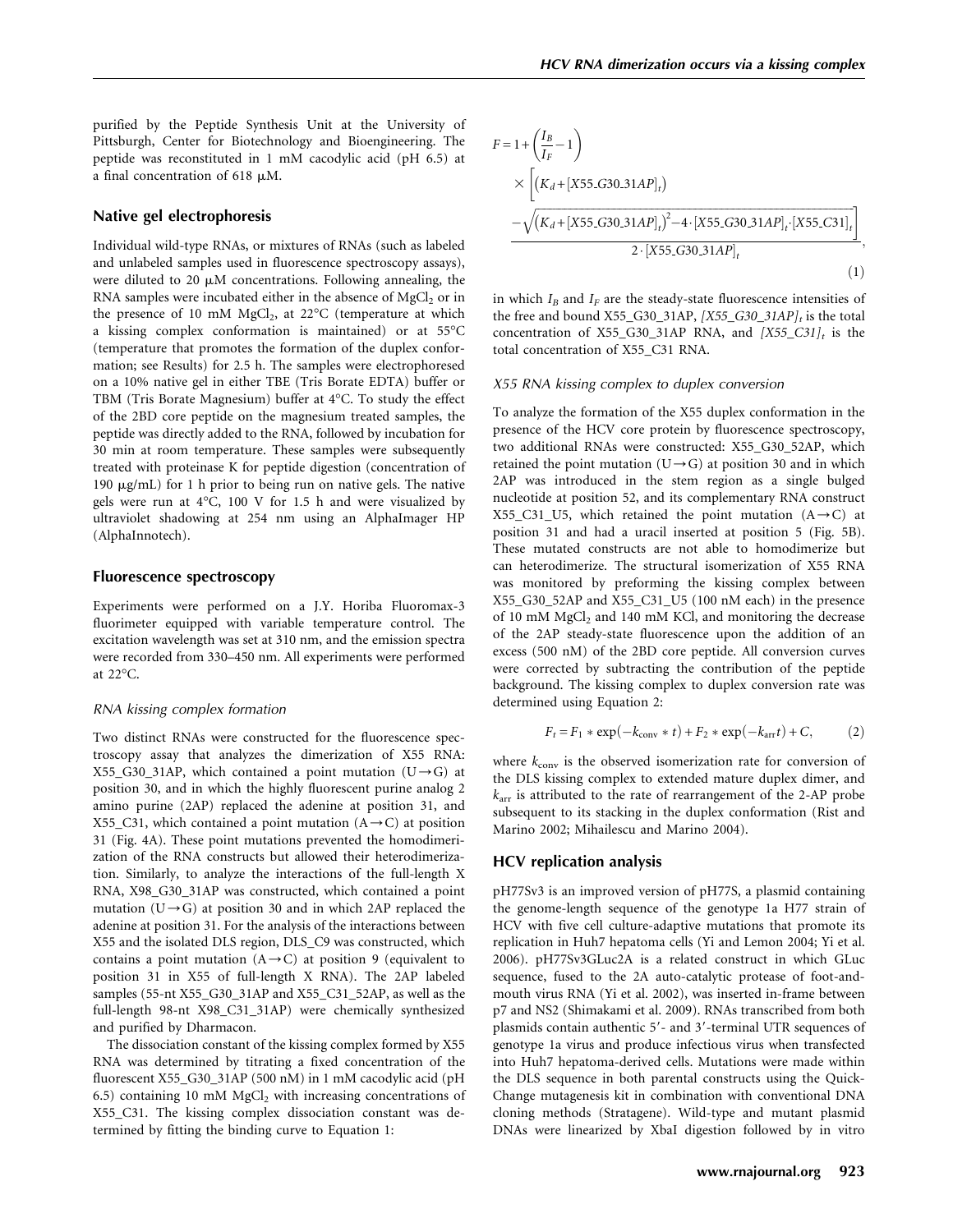transcription using the MEGAscript kit (Ambion). Following digestion with RNase-free DNase to remove template DNA, RNA was purified using the RNAeasy Mini Kit (Qiagen), and RNA transfection was carried out using the Trans-IT mRNA transfection kit (Mirus) according to the manufacturer's suggested protocol. Briefly, 250 ng RNA was transfected to  $8 \times 10^4$  cells/well in 24-well plates. Beginning 9 h after transfection, and at 24-h intervals thereafter, the medium of cultures transfected with the GLuc RNA constructs was replaced with fresh medium. Secreted GLuc activity was measured in  $25$ - $\mu$ L aliquots of these cell culture supernatant fluids using the Gaussia Luciferase Assay Kit (New England Biolabs). The luminescent signal was measured on a Synergy 2 (Bio-Tek) microplate reader. GLuc activity was normalized to that present at 9 h to control for transfection efficiency.

Infectious virus titers were determined by enumerating foci of infected cells in naïve Huh-7.5 cells inoculated with dilutions of supernatant fluids from H77Sv3 RNA-transfected cultures. The cells were examined for virus-specific immunofluorescence after staining for core antigen expression using an indirect labeling method, as described (Yi et al. 2006).

### ACKNOWLEDGMENTS

We thank Dr. MinKyung Yi (University of Texas Medical Branch at Galveston) for the pH77Sv3 plasmid. This work was supported by a Pennsylvania State Health Formula Research Grant (to M.-R.M.) and a grant from the National Institute of Allergy and Infectious Diseases (U19-AI40035, to S.M.L.).

Received October 13, 2009; accepted February 7, 2010.

#### REFERENCES

- Aagaard L, Rasmussen SV, Mikkelsen JG, Pedersen FS. 2004. Efficient replication of full-length murine leukemia viruses modified at the dimer initiation site regions. Virology 318: 360–370.
- Argaman L, Altuvia S. 2000. fhlA repression by OxyS RNA: Kissing complex formation at two sites results in a stable antisense-target RNA complex. J Mol Biol 300: 1101–1112.
- Bampi C, Jacquenet S, Lener D, Decimo D, Darlix JL. 2004. The chaperoning and assistance roles of the HIV-1 nucleocapsid protein in proviral DNA synthesis and maintenance. Curr HIV Res 2: 79–92.
- Bender W, Chien YH, Chattopadhyay S, Vogt PK, Gardner MB, Davidson N. 1978. High-molecular-weight RNAs of AKR, NZB, and wild mouse viruses and avian reticuloendotheliosis virus all have similar dimer structures. J Virol 25: 888-896.
- Blight KJ, Rice CM. 1997. Secondary structure determination of the conserved 98-base sequence at the  $3'$  terminus of hepatitis C virus genome RNA. J Virol 71: 7345–7352.
- Brass V, Moradpour D, Blum HE. 2007. Hepatitis C virus infection: In vivo and in vitro models. J Viral Hepat 14: 64–67.
- Choo QL, Kuo G, Weiner AJ, Overby LR, Bradley DW, Houghton M. 1989. Isolation of a cDNA clone derived from a blood-borne non-A, non-B viral hepatitis genome. Science 244: 359–362.
- Cristofari G, Ivanyi-Nagy R, Gabus C, Boulant S, Lavergne JP, Penin F, Darlix JL. 2004. The hepatitis C virus Core protein is a potent nucleic acid chaperone that directs dimerization of the viral (+) strand RNA in vitro. Nucleic Acids Res 32: 2623–2631.
- Di Primo C. 2008. Real time analysis of the RNAI-RNAII-Rop complex by surface plasmon resonance: From a decaying surface to a standard kinetic analysis. J Mol Recognit 21: 37–45.
- Diviney S, Tuplin A, Struthers M, Armstrong V, Elliott RM, Simmonds P, Evans DJ. 2008. A hepatitis C virus cis-acting replication element forms a long-range RNA-RNA interaction with upstream RNA sequences in NS5B. J Virol 82: 9008–9022.
- Dutkiewicz M, Ciesiolka J. 2005. Structural characterization of the highly conserved 98-base sequence at the  $3'$  end of HCV RNA genome and the complementary sequence located at the 5' end of the replicative viral strand. Nucleic Acids Res 33: 693–703.
- Egger D, Wolk B, Gosert R, Bianchi L, Blum HE, Moradpour D, Bienz K. 2002. Expression of hepatitis C virus protein induces distinct membrane alterations including a candidate viral replication complex. J Virol 76: 5974–5984.
- Friebe P, Boudet J, Simorre JP, Bartenschlager R. 2005. Kissing-loop interaction in the  $3'$  end of the hepatitis C virus genome essential for RNA replication. *J Virol* 79: 380-392.
- Gosert R, Egger D, Lohmann V, Bartenschlager R, Blum HE, Bienz K, Moradpour D. 2003. Identification of the hepatitis C virus RNA replication complex in Huh-7 cells harboring subgenomic replicons. J Virol 77: 5487–5492.
- Hadziyannis SJ, Sette H Jr, Morgan TR, Balan V, Diago M, Marcellin P, Ramadori G, Bodenheimer H Jr, Bernstein D, Rizzetto M, et al. 2004. Peginterferon- $\alpha$ 2a and ribavirin combination therapy in chronic hepatitis C: A randomized study of treatment duration and ribavirin dose. Ann Intern Med 140: 346–355.
- Heppell B, Mulhbacher J, Penedo JC, Lafontaine DA. 2009. Application of fluorescent measurements for characterization of riboswitch-ligand interactions. Methods Mol Biol 540: 25–37.
- Ito T, Lai MM. 1997. Determination of the secondary structure of and cellular protein binding to the  $3'$ -untranslated region of the hepatitis C virus RNA genome. J Virol 71: 8698–8706.
- Ivanyi-Nagy R, Kanevsky I, Gabus C, Lavergne JP, Ficheux D, Penin F, Fosse P, Darlix JL. 2006. Analysis of hepatitis C virus RNA dimerization and core-RNA interactions. Nucleic Acids Res 34: 2618–2633.
- Ivanyi-Nagy R, Lavergne JP, Gabus C, Ficheux D, Darlix JL. 2008. RNA chaperoning and intrinsic disorder in the core proteins of Flaviviridae. Nucleic Acids Res 36: 712–725.
- Kolykhalov AA, Feinstone SM, Rice CM. 1996. Identification of a highly conserved sequence element at the 3' terminus of hepatitis C virus genome RNA. J Virol 70: 3363–3371.
- Kung HJ, Hu S, Bender W, Bailey JM, Davidson N, Nicolson MO, McAllister RM. 1976. RD-114, baboon, and woolly monkey viral RNA's compared in size and structure. Cell 7: 609–620.
- Lapadat-Tapolsky M, Pernelle C, Borie C, Darlix JL. 1995. Analysis of the nucleic acid annealing activities of nucleocapsid protein from HIV-1. Nucleic Acids Res 23: 2434–2441.
- Levin JG, Guo J, Rouzina I, Musier-Forsyth K. 2005. Nucleic acid chaperone activity of HIV-1 nucleocapsid protein: Critical role in reverse transcription and molecular mechanism. Prog Nucleic Acid Res Mol Biol 80: 217–286.
- Lindenbach BD, Evans MJ, Syder AJ, Wolk B, Tellinghuisen TL, Liu CC, Maruyama T, Hynes RO, Burton DR, McKeating JA, et al. 2005. Complete replication of hepatitis C virus in cell culture. Science 309: 623–626.
- Lindenbach BD, Thiel H, Rice CM. 2007. Flaviviridae: The viruses and their replication. fields virology, 5th ed. Lippincott-Raven Publishers, Philadelphia.
- Maisel J, Bender W, Hu S, Duesberg PH, Davidson N. 1978. Structure of 50 to 70S RNA from Moloney sarcoma viruses. J Virol 25: 384– 394.
- Marquet R, Baudin F, Gabus C, Darlix JL, Mougel M, Ehresmann C, Ehresmann B. 1991. Dimerization of human immunodeficiency virus (type 1) RNA: Stimulation by cations and possible mechanism. Nucleic Acids Res 19: 2349–2357.
- Mihailescu MR, Marino JP. 2004. A proton-coupled dynamic conformational switch in the HIV-1 dimerization initiation site kissing complex. Proc Natl Acad Sci 101: 1189–1194.
- Milligan JF, Uhlenbeck OC. 1989. Synthesis of small RNAs using T7 RNA polymerase. Methods Enzymol 180: 51–62.